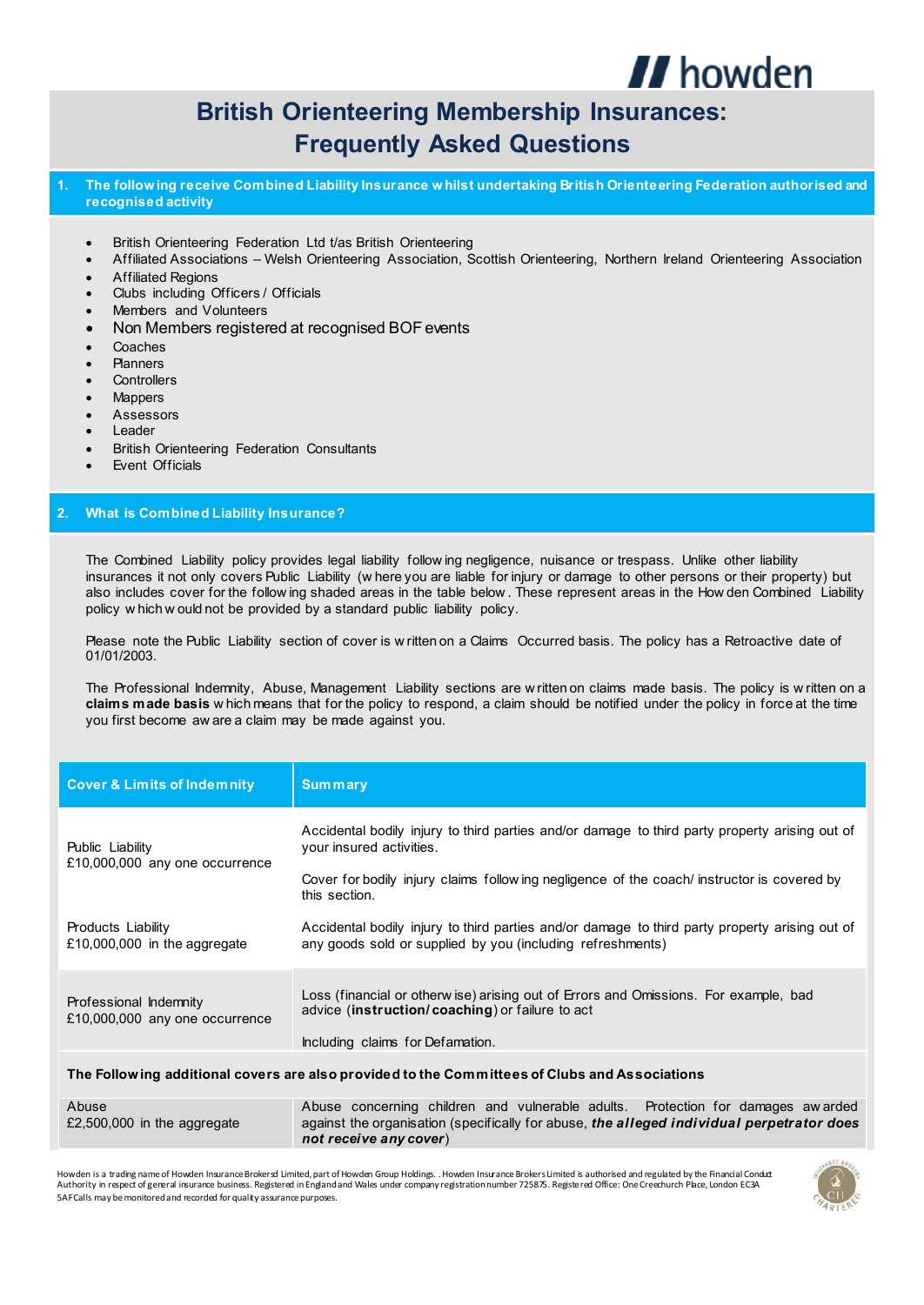| Directors and Officers<br>£5,000,000 in the aggregate    | Protection for individuals directors, officers and senior managers against claims arising<br>from their decisions or actions taken w hilst managing the organisation    |
|----------------------------------------------------------|-------------------------------------------------------------------------------------------------------------------------------------------------------------------------|
| Corporate Legal Liability<br>£5,000,000 in the aggregate | Protection for the company against claims arising from their decisions or actions                                                                                       |
| Employers Liability                                      | Legal Liability following death or injury of employees in the course of their employment.<br>Cover includes volunteers carrying out tasks on behalf of the organisation |

# **3. What activities are insured by the policy?**

Members are only insured to participate in Foot and Trail Orienteering (members are not insured to take part in Ski Orienteering or Mountain Bike Orienteering).

Clubs are insured for the organising, controlling and mapping of events w hich includes Foot and Trail Orienteering, Ski Orienteering and Mountain Bike Orienteering.

Clubs and Planners are insured for the planning of MapRun orienteering activity. These courses must be registered as an activity w ith British Orienteering Federation.

### **4. How is Employers' Liability different to Public Liability?**

Employers' Liability protects employers in the event of an injury to an employee or volunteer in circumstances w here the employer is legally responsible. Public Liability protects the Registered coach or club w here a member or member of the public is injured or their property is damaged and the injury or damage is caused by the club or coach.

# **With effect from 1st January 2018 the policy now includes Employers Liability cover for affiliated clubs**

# **5. We only have unpaid volunteers, do w e need Employers' Liability?**

Under British law you can still be called an 'employee' even if you are not paid. Our advice w ould alw ays be to ensure Employers' Liability insurance is in place.

# **6. Does the cover include any legal expenses?**

Yes, but only for legal expenses for defence of civil action bought under the Combined Liability

## **7. Why do we need Defamation cover?**

Issues can arise from comments innocently made on your w eb sites, articles, opinions or emails w ritten w hich could potentially be libellous.

### **8. Does the policy cover anyone who is not a resident in England, Scotland, Wales & Northern Ireland, Isle of Man**

Insurance cover is only available to members w ho have a permanent UK address. Such members are covered for their Liabilities in terms of recognised activities in both the UK and overseas, provided that any overseas trip is officially recognised/ authorised by British Orienteering.

Please note cover does not apply for claims brought in a court of law in the USA/Canada

Any member permanently living abroad is not covered. Please note this is not a Travel Insurance policy, cover for w hich can be obtained via How den

### **This document is intended as a summary only and does not represent full terms and conditions. A full policy document is available from How den.**

British Orienteering January 2022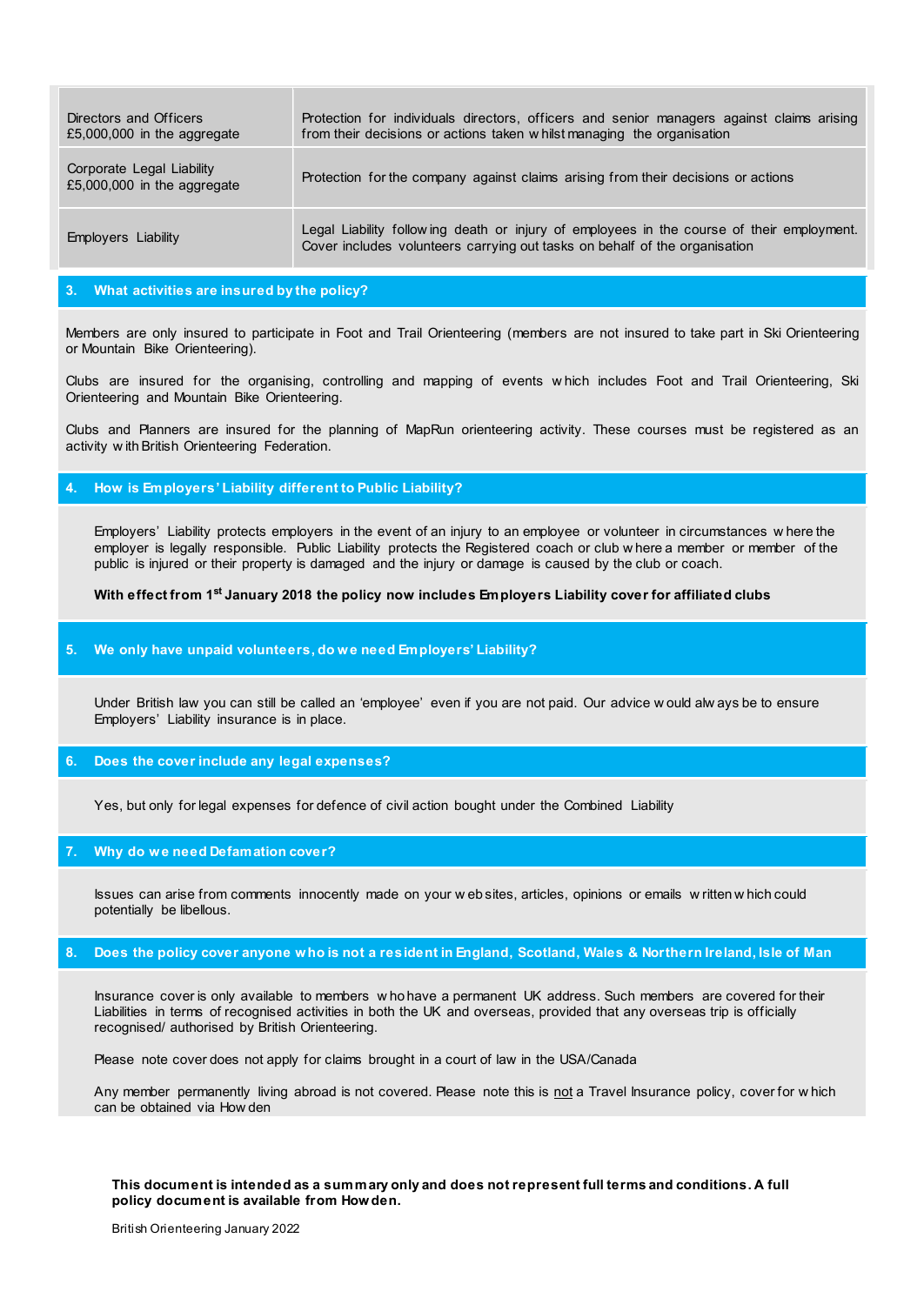# **9. Does the Combined Liability provide cover anywhere in the world?**

The policy w ill cover the insured anyw here in the w orld (w ith certain exceptions in respect of USA/Canada) provided you are on an official recognised/authorised trip.

Please note cover does not apply for claims brought in a court of law in the USA/Canada.

#### **10. If I am injured can I claim on the Liability Insurance provided by British Orienteering?**

No. If you are injured you may w ish to seek legal advice on how to pursue a claim against the person responsible for causing your injury.

Please note that the Combined Liability policy is a policy to protect the insured in the event that they are sued by another party.

### **11. Are there any excesses on the policy?**

Yes, a £250 Third Party Property Damage excess applies to the Public Liability section. £2,500 in respect to Corporate Liability Cover

# **12. Are there any significant policy exclusions?**

- ∑ £250 Third Party Property Damage Excess
- £2,500 Excess in respect to Corporate Liability
- Criminal / deliberate acts
- Abuse the alleged perpetrator w ill not be provided w ith any cover
- Incidents known to you but not reported to Insurers
- Fines, penalties or punitive damages
- Loss of, or damage to property in your custody or control
- ∑ Deliberate, reckless or dishonest acts
- ∑ Cyber Incidents and losses

The above are principal policy exclusions, please refer to the full list of exclusions within the policy wording. A copy can be obtained from Howden or British Orienteering Federation

# **13. What do I do if I become aware or are involved in an incident?**

You should immediately record all relevant information as defined in th[e Incident Recording Guidelines](http://www.perkins-slade.com/files/Claims%20Reporting%20Template%202013.pdf) 

If there are verbal or w ritten allegations made against you, you should report the incident to How den Claims Team on 0121 698 8040

We w ould remind you that in NO circumstances should you admit liability or agree to pay for any damage caused as this may prejudice the position of Insurers and COULD result in the w ithdraw al of any indemnity.

Please note that this is a Liability Policy w here Insurers decide if negligence attaches to you. Therefore any payments you make to any third parties w ill not necessarily be reimbursed.

# **14. Is there a time limit for making a claim under the policy?**

You should notify How den as **soon as you become aware** of any serious injury or damage to someone else's property, or any matter w hich could reasonably result in a claim against you.

**This document is intended as a summary only and does not represent full terms and conditions. A full policy document is available from How den.** 

British Orienteering January 2022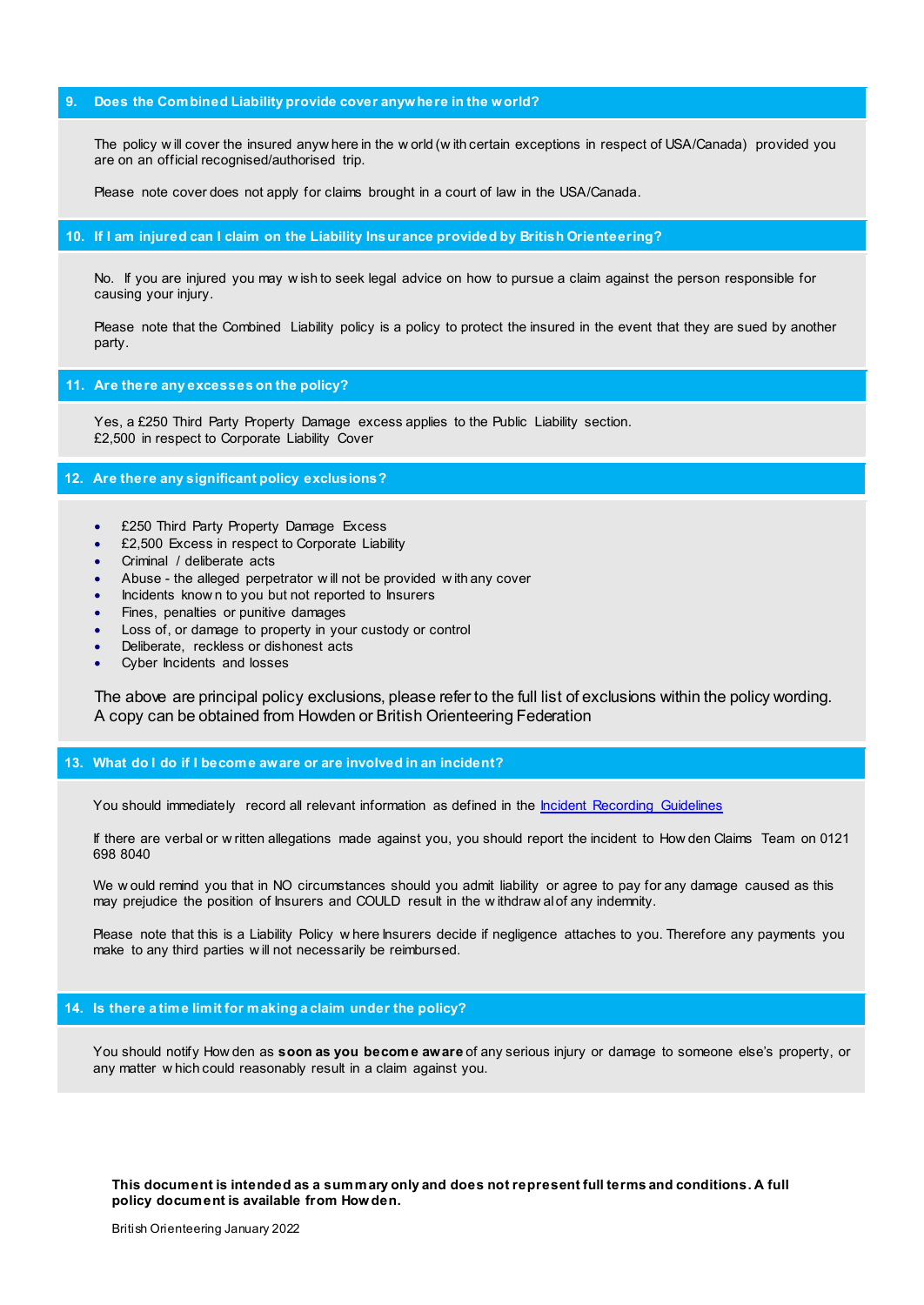### **15. Are Clubs Volunteers protected by the Combined Liability policy?**

Yes, the Club is required to keep a list of their Volunteers w ho are non-members.

### **16. Are volunteer First Aiders protected by the Combined Liability policy?**

It is very unlikely that any action would be taken against a first-aider who was using the first-aid training they have received.

However if a claim is bought as a result of a first aiders activities for:

- a. bodily injury or property damage occurring; or
- b. personal injury

Since the insurance includes any director, employee, member, volunteer, general partner, trustee or committee member of British Orienteering w hilst acting on behalf of the Federation. The insurance w ill provide cover for them against any sums they may have to pay as compensation and w ill also pay defence costs.

#### **17. If I am a Club Official what protection do I get?**

As a club official you may not appreciate that the constitution of your club almost certainly makes you personally liable for the liability of your club and the actions of your members.

The Combined Liability policy provides Directors' and Officers' cover in order to protect you personally

If you are sued for a negligent decision. As an example w e frequently have claims follow ing internal disciplinary disputes leading to exclusion of a member or coach. This can lead to legal action against the committee members for failing to follow the club constitution, or current human rights legislation.

### **18. I thought only Trustees needed Directors' and Officers' cover?**

Trustees w ill usually sign legal documentation for the club. How ever, the constitution w ill extend liability to all club officials or members acting on behalf of the committee / club.

### **19. Are non-members insured by the policy?**

a) **Club Taster Sessions** – Individuals, attending club session w ho may be interested in joining a club are insured for a maximum of 3 initial "taster"sessions.

For indemnity to apply it is essential that the club records their name, address and dates of attendance. These details must be retained as they may be called upon in the event of a claim. The individual must be members of British Orienteering from their 4th visit.

b) **Recognised Competitions/Events** - Non-members are also insured w hilst participating in British Orienteering Federation recognised competitions/events only if registered and declared to British Orienteering Federation. Failure to do so may mean that the insurance w ill be invalidated in the event of a claim

Failure to do so may mean that the insurance w ill be invalidated in the event of a claim.

**This document is intended as a summary only and does not represent full terms and conditions. A full policy document is available from How den.**